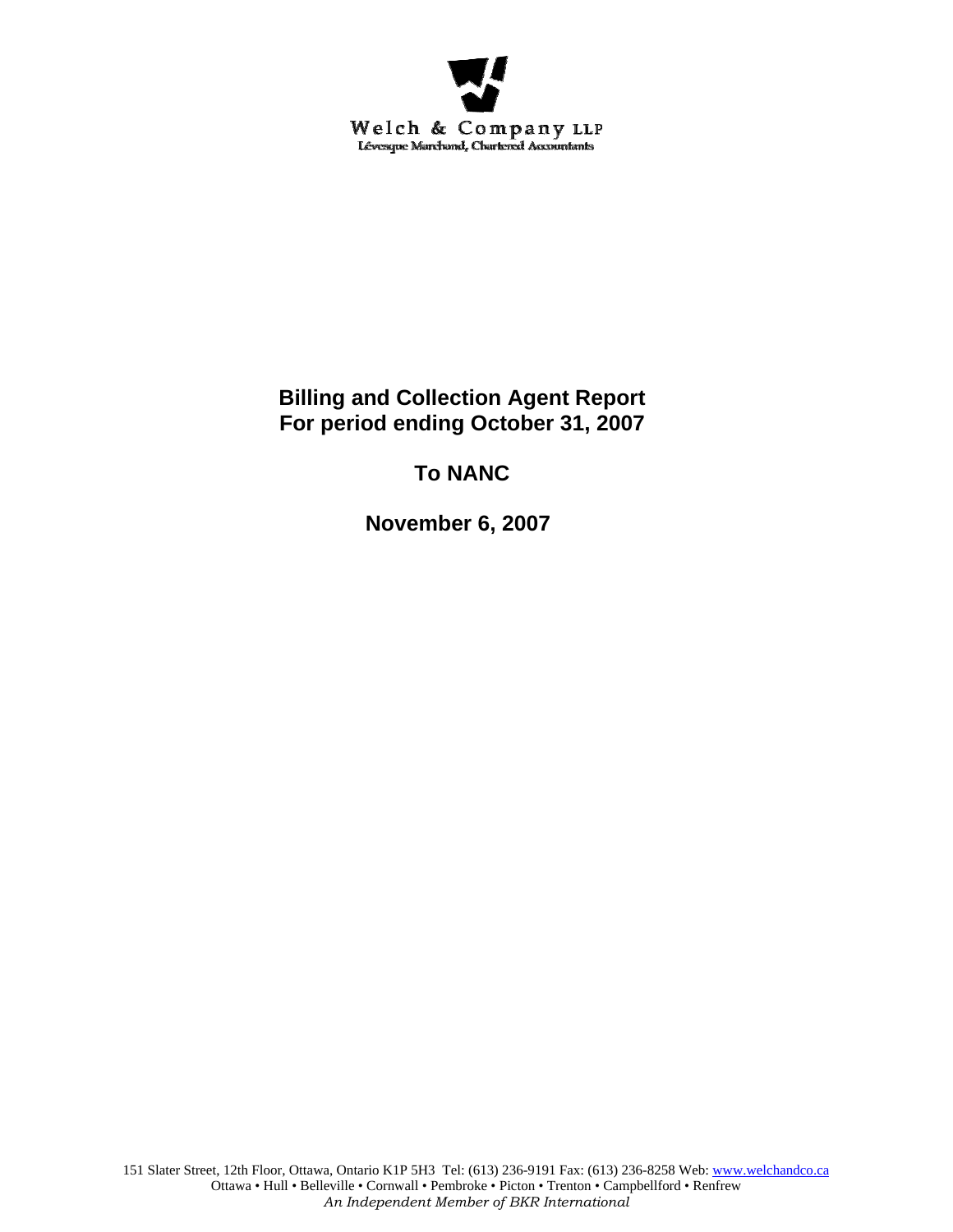## **NANPA FUND STATEMENT OF FINANCIAL POSITION October 31, 2007**

| <b>Assets</b>                                              |            |              |
|------------------------------------------------------------|------------|--------------|
| Cash Balance in bank account                               |            | \$<br>64,059 |
| Dreyfus Government Cash Management Fund                    |            | 4,338,000    |
| Receivable from US Carriers                                | 304,352    |              |
| Receivable from Canada                                     | 5,910      |              |
| Receivable from Caribbean countries                        | 1,683      |              |
| Receivables forwarded to FCC for collection (Over 90 days) | 104,299    |              |
| Allowance for uncollectible accounts                       | (212, 200) | 204,043      |
| Interest receivable                                        |            | 18,524       |
| <b>Total assets</b>                                        |            | 4,624,626    |
| Less: Accrued liabilities (see below for makeup)           |            | (731, 431)   |
| <b>Fund balance</b>                                        |            | 3,893,195    |
|                                                            |            |              |

### **Makeup of Accrued Liabilities** (see following page for additional details)

| Welch and Company LLP                     | 19.900  |
|-------------------------------------------|---------|
| NEUSTAR Pooling 1K Block Pooling Expenses | 378.747 |
| <b>NEUSTAR Admin Expenses</b>             | 128.158 |
| Data Collection Agent - USAC              | 12.166  |
| pANI                                      | 87.460  |
| Fund audit                                | 105,000 |
|                                           | 731.431 |

#### **\*\*\*\*\*\*\*\*\*\*\*\*\*\*\*\*\*\*\*\*\*\*\*\*\*\*\*\*\*\*\*\*\*\*\*\*\*\*\*\*\*\*\*\*\*\*\*\*\*\*\*\*\*\*\*\*\*\*\*\*\*\*\*\*\*\*\*\*\*\*\*\*\*\*\*\*\***

#### **Other items of note**

During October 2007, the Dreyfus Government Cash Management Fund earned a rate of return of 4.37%.

The 1K Block Pooling includes the merit bonus and the fixed fee portion under the old contract for the period January 1, 2007 to August 14, 2007.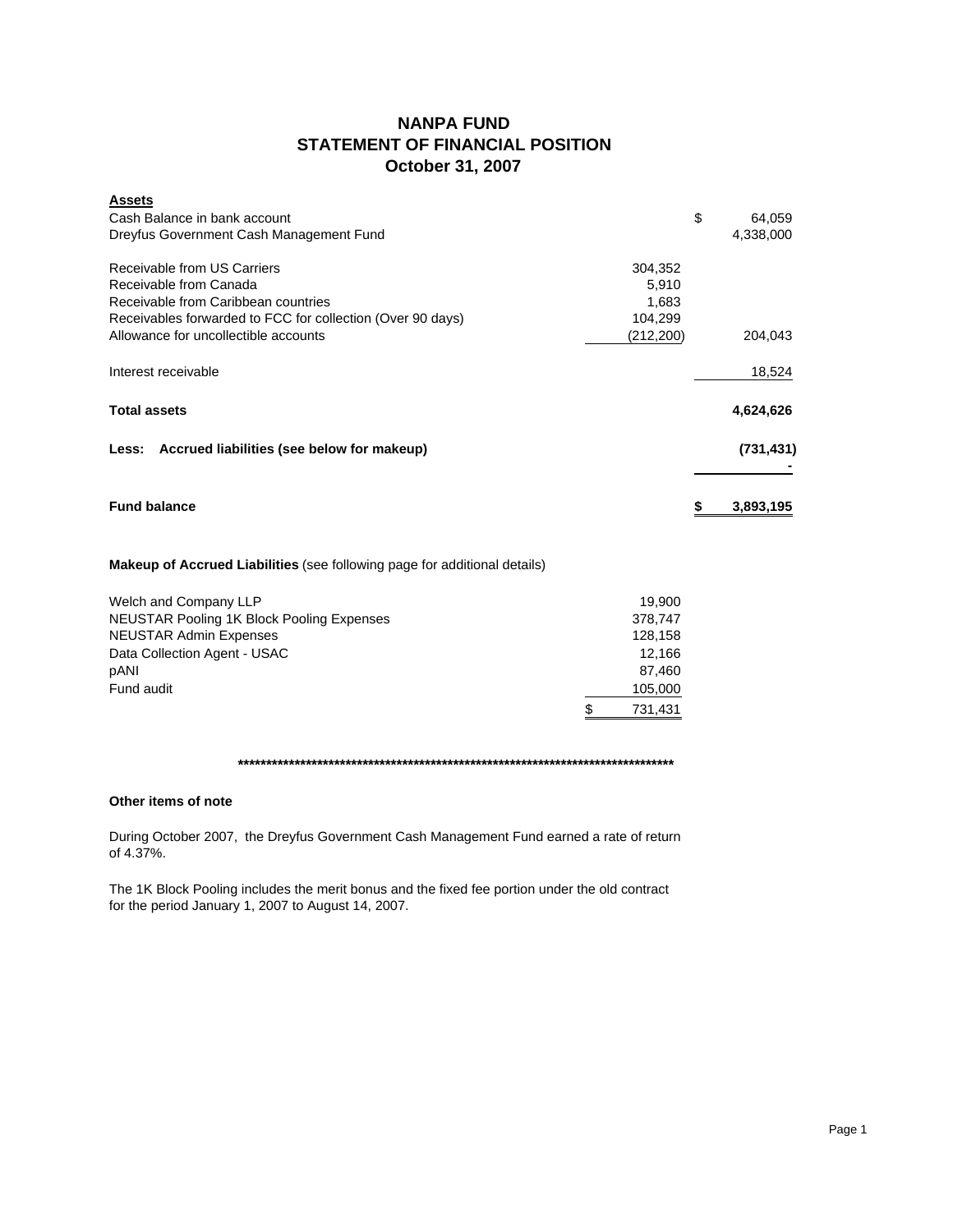#### **NANPA FUND FORECASTED STATEMENT OF CHANGES IN FUND BALANCEJULY 2007 TO OCTOBER 2008**

|                                                         |            | Actual                 |                          | <b>Budgeted</b>        |                        |                          |                        |                        |                 |                 |                        | <b>Variance between</b> | Estimated             |                     |                       |                          |                        |                 |                        |
|---------------------------------------------------------|------------|------------------------|--------------------------|------------------------|------------------------|--------------------------|------------------------|------------------------|-----------------|-----------------|------------------------|-------------------------|-----------------------|---------------------|-----------------------|--------------------------|------------------------|-----------------|------------------------|
|                                                         |            | July 07 - Sept         |                          |                        |                        |                          |                        |                        |                 |                 |                        |                         |                       |                     | forecasted balance at |                          |                        |                 |                        |
|                                                         |            |                        |                          | Oct-07                 | <b>Nov-07</b>          | <b>Dec-07</b>            | Jan-08                 | Feb-08                 | Mar-08          | Apr-08          | $May-08$               | <b>Jun-08</b>           | Total                 | <b>Budget</b>       | June 30/08 and budget | <b>Jul-08</b>            | Aug-08                 | Sep-08          | Oct-08                 |
| Revenue<br><b>International Contributions</b><br>Canada |            |                        | 23,641                   | 5,910                  | 5,910                  | 5,910                    | 5,910                  | 5,910                  | 5,910           | 5,910           | 5,911                  |                         | 70,922                | 70,922              |                       | 5,909                    | 5,909                  | 5,909           | 5,909                  |
| Caribbean countries                                     | (1)<br>(1) |                        | 13.970                   | $\sim$                 | $\sim$                 | $\sim$ $-$               | $\sim$                 | $\sim 100$             | $\sim$ $\sim$   | $\sim$          | $\sim$                 | $\sim$                  | 13,970                | 13,949              | 21                    | 13.849                   | $\sim$                 | $\sim$          | $\sim$                 |
| <b>Total International Contributions</b>                |            | 37,611                 |                          | 5.910                  | 5.910                  | 5,910                    | 5,910                  | 5.910                  | 5,910           | 5,910           | 5,911                  | $\sim$                  | 84,892                | 84,871              | 21                    | 19,758                   | 5,909                  | 5,909           | 5,909                  |
| Domestic Contributions - US carriers                    | (1)        | 2,962,813              |                          | 200,535                | 199,777                | 199,777                  | 199,777                | 199,777                | 199,777         | 199,777         | 199,777                |                         | 4,561,787             | 4,530,185           | 31,602                | 2,354,951                | 199,777                | 199,777         | 199,777                |
| Late filing fees for Form 499A                          | (2)        |                        | 9,300                    | 200                    |                        | $\overline{\phantom{a}}$ |                        | $\sim$                 |                 |                 | $\sim$                 | 115,000                 | 105,900               | 115,000             | 9,100                 | $\overline{\phantom{a}}$ |                        |                 |                        |
| Interest income                                         | (3)        | 59,804                 |                          | 19,092                 | 15,000                 | 15,000                   | 15,000                 | 15,000                 | 15,000          | 15,000          | 15,000                 | 15,000                  | 198,896               | 180,000             | 18,896                | 15,000                   | 15,000                 | 15,000          | 15,000                 |
| <b>Total revenue</b>                                    |            | 3,050,927              |                          | 225,737                | 220.687                | 220,687                  | 220,687                | 220.687                | 220,687         | 220,687         | 220,688                | 130,000                 | 4,951,474             | 4,910,056           | 41,418                | 2,389,709                | 220,686                | 220,686         | 220,686                |
| <b>Expenses</b><br><b>NANPA Administration</b>          | (4), (8)   | 367,879                |                          | 132,015                | 126,134                | 115,998                  | 115,998                | 115,998                | 115,998         | 115,998         | 115,998                | 157,677                 | 1,479,693             | 1,450,340           | 29,353                | 118,333                  | 118,333                | 118,333         | 118,333                |
| 1K Block Pooling Administration                         | (4), (7)   | 792,054                |                          | 265,553                | 214,974                | 189,375                  | 189,375                | 189,375                | 189,375         | 189,375         | 189,375                | 189,375                 | 2,598,206             | 3,200,000           | 601,794)              | 189,375                  | 189,375                | 189,375         | 189,375                |
| pANI                                                    | (9)        | 429,562)               |                          |                        |                        |                          |                        |                        |                 |                 |                        |                         | 429,562)              | 225,000 (           | 654,562)              | $\sim$                   |                        |                 |                        |
| <b>Billing and Collection</b>                           |            |                        |                          |                        |                        |                          |                        |                        |                 |                 |                        |                         |                       |                     |                       |                          |                        |                 |                        |
| Welch & Company LLP<br>Data Collection Agent            | (4)<br>(5) |                        | 59,700<br>12,071         | 19,900<br>3.137        | 19,900<br>4.667        | 19,900<br>4,667          | 19,900<br>4.667        | 19,900<br>4.667        | 19,900<br>4,667 | 19,900<br>4.667 | 19,900<br>4.667        | 19,900<br>4.667         | 238,800<br>52,544     | 238,800<br>56,000 ( | $\sim$<br>3,456       | 19,900<br>4,667          | 19,900<br>4,667        | 19,900<br>4.667 | 19,900<br>4,667        |
| <b>Annual Operations Audit</b>                          | (6)        |                        | $\overline{\phantom{a}}$ |                        |                        | $\overline{\phantom{a}}$ |                        | . п.                   |                 |                 |                        | 30,000                  | 30,000                | 30,000              | <b>Section</b>        | $\sim$                   |                        |                 |                        |
| <b>Carrier Audits</b>                                   | (10)       |                        |                          |                        |                        |                          |                        |                        | 700,000         |                 |                        |                         | 700,000               | 700,000             |                       |                          |                        |                 |                        |
| Bad debt expense (recovery)                             | (11)       |                        | 55.088                   | 1.147                  |                        | $\sim$                   |                        |                        |                 | $\sim$          |                        | $\sim 100$              | 56,235                |                     | 56,235                |                          | ٠.                     |                 | $\sim$ 100 $\mu$       |
| <b>Total expenses</b>                                   |            | 857.230                |                          | 421.752                | 365,675                | 329,940                  | 329,940                | 329.940                | 1,029,940       | 329,940         | 329,940                | 401.619                 | 4,725,916             | 5,900,140           | (1.174.224)           | 332,275                  | 332,275                | 332,275         | 332,275                |
| Net revenue (expenses)                                  |            | 2,193,698              |                          | 196,015) (             | 144,988)               | 109,253)                 | 109,253)               | 109,253)               | 809,253)        | 109,253)        | 109,252)               | 271,619)                | 225,559               | 990,084)            | 1,215,643             | 2,057,434                | 111,589)               | 111,589)        | 111,589)               |
|                                                         |            |                        |                          |                        |                        |                          |                        |                        |                 |                 |                        |                         |                       |                     |                       |                          |                        |                 |                        |
| <b>Opening fund balance</b>                             |            | 1,895,512              |                          | 4,089,210              | 3,893,195              | 3,748,207                | 3,638,954              | 3,529,701              | 3,420,448       | 2,611,195       | 2,501,942              | 2,392,690               | 1,895,512             | 1,990,084           | 94,572)               | 2,121,071                | 4,178,505              | 4,066,916       | 3,955,327              |
| <b>Closing fund balance</b>                             |            | 4,089,210              |                          | 3,893,195              | 3,748,207              | 3,638,954                | 3,529,701              | 3,420,448              | 2,611,195       | 2,501,942       | 2,392,690              | 2,121,071               | 2,121,071             | 1,000,000           | 1,121,071             | 4,178,505                | 4,066,916              | 3,955,327       | 3,843,738              |
| Fund balance makeup:                                    |            |                        |                          |                        |                        |                          |                        |                        |                 |                 |                        |                         |                       |                     |                       |                          |                        |                 |                        |
| Contingency                                             |            | 1.000.000              |                          | 1.000.000              | 1,000,000              | 1,000,000                | 1.000.000              | 1.000.000              | 1.000.000       | 1.000.000       | 1.000.000              | 1.000.000               | 1.000.000             | 1,000,000           |                       | 1.000.000                | 1.000.000              | 1,000,000       | 1,000,000              |
| Surplus                                                 |            | 3.089.210<br>4,089,210 |                          | 2,893,195<br>3.893.195 | 2,748,207<br>3,748,207 | 2,638,954<br>3.638.954   | 2,529,701<br>3,529,701 | 2.420.448<br>3.420.448 | 1.611.195       | 1,501,942       | 1,392,690<br>2.392.690 | 1.121.071               | 1,121,071<br>2.121.07 | 1.000.000           |                       | 3,178,505<br>4,178,505   | 3,066,916<br>4.066.916 | 2,955,327       | 2,843,738<br>3,843,738 |
|                                                         |            |                        |                          |                        |                        |                          |                        |                        | 2,611,195       | 2,501,942       |                        | 2,121,071               |                       |                     |                       |                          |                        | 3,955,327       |                        |

(1) The US carrier contributions for the period from July 2007 to June 2008 is based upon actual billings. 2007/08 International carrier revenue is based on actual. The contributions for July to October 2008 are estimates

**(2)** These fees represent the \$100 late filing fee charged to those companies that do not file the Form 499A by the due date.

**(3)** Interest income projections are estimates

**(4)** The expenses for the NANPA Administration, 1K Block Pooling and Welch & Company LLP are based on contracts in force. NANPA Administration contract expires June 2008.

The expense for NANPA Administration for July - October 2008 is based on the current contract.

**(5)** The expense for the Data Collection Agent is based on estimate of costs by USAC for the 2007 calendar year.

(6) \$45,000 for 2004/05 and \$30,000 each has been accrued for 2005/06 and 2006/07 fiscal years for the annual operations audit. The contract will be awarded once the FCC reviews some contractual issues regarding the audit

**(7)** The November forecasted amount includes the forecasted monthly billing of \$189,375 plus the cost of submitted change orders of \$25,599

**(8)** The November forecasted amount includes the forecasted monthly billing of \$115,998 plus approved changes orders of \$10,136

(10) The budget allowed \$700,000 for 16 carrier audits. There were no audits conducted in the calendar year 2007 to date. The FCC is revising the procurement procedure and will not be conducting any audits until this is in (9) The cost for pANI of \$87,460 has been provided for as per approved change order #48. It is to cover the time period from initiation to August 14, 2007. Interim p-ANI administration is now covered under the new Pooling

**(11)** The allowance covers all accounts considered potentially uncollectible at October 31, 2007. This will be covered by the contingency allowance.

#### **Assumptions: Reconciliation of Forecast at June 30, 2008 to Budget**

| Budgeted fund balance at June 30/08 - contingency                            |            |  |  |  |
|------------------------------------------------------------------------------|------------|--|--|--|
| Shortfall in fund incurred between budget period (March 2006) and June 2006  | (94, 572)  |  |  |  |
| Additional billings in July and August 2007                                  | 31,623     |  |  |  |
| Late filing fees (reversal) for Form 499A - 2006                             | (9,100)    |  |  |  |
| Additional interest earned in July over budget                               | 18,896     |  |  |  |
| Adjustment to June NANP Admin estimate to actual                             | 7,000      |  |  |  |
| NANP Admin change orders#6, 7, 8, 9.10,11, 12 and 13 not budgeted for        | (36, 353)  |  |  |  |
| Data Collection fees - Adjust March to September estimates to actual         | 3,456      |  |  |  |
| Bad debts not budgeted for                                                   | (56, 235)  |  |  |  |
| Annual operations audit - 2005, 2006 and 2007 not performed yet              |            |  |  |  |
| Unexpended budget for carrier audits not performed in 2006/07 budget year    |            |  |  |  |
| Adjustment of interim p-ANI costs to actual (over budgeted) based on CO#48   | 429,562    |  |  |  |
| p-ANI costs included in Pooling contract - not a separate item as budgeted   | 225,000    |  |  |  |
| Change order #46 cancelled, adjustments to CO #44,47,49 and 51 from budgeted | 9,439      |  |  |  |
| Pooling Change Order #51 not budgeted                                        | (16, 987)  |  |  |  |
| Adjustment for Pooling based on actual contract from mid August to June 30th | 772,941    |  |  |  |
| Adjustment to April to mid August 2007 Pooling bill estimates to actual      | 218,635    |  |  |  |
| Pooling - award fee                                                          | (9,056)    |  |  |  |
| Pooling - merit bonus re old contract (Jan 1/07 to August 14/07)             | (183, 805) |  |  |  |
| Pooling - Fixed fee re old contract (Jan 1/07 to August 14/07)               | (189, 373) |  |  |  |
| Forecasted Fund balance at June 30/08                                        | 2,121,071  |  |  |  |